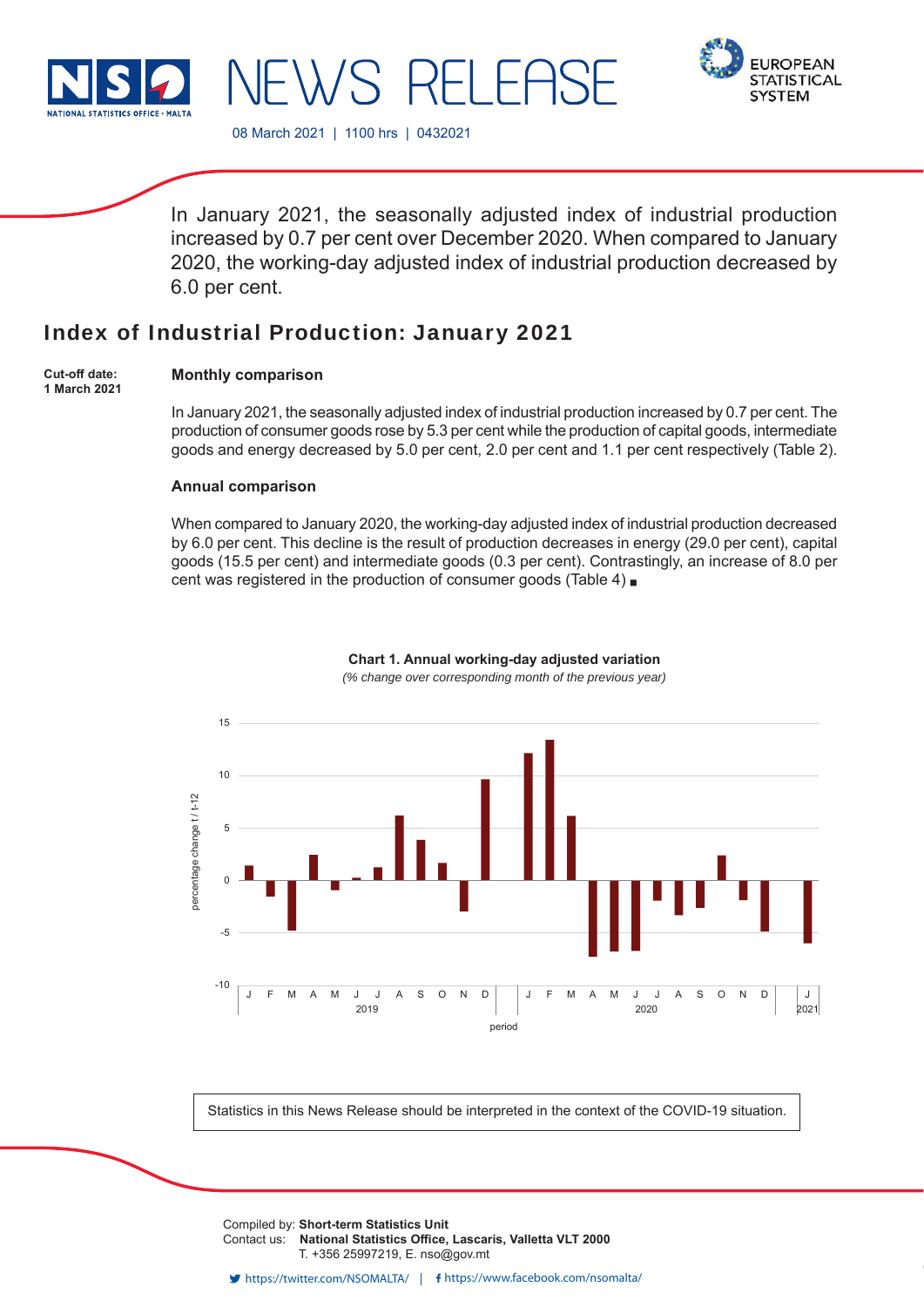| Main industrial grouping   | <b>Jan 20</b> | Feb 20 | <b>Mar 20</b> | Apr 20 | May 20 | <b>Jun 20</b> | <b>Jul 20</b> | Aug 20 | Sep 20 | <b>Oct 20</b> | Nov 20 | <b>Dec 20</b> | <b>Jan 21</b> |
|----------------------------|---------------|--------|---------------|--------|--------|---------------|---------------|--------|--------|---------------|--------|---------------|---------------|
| Intermediate goods         | 103.1         | 104.0  | 102.8         | 97.6   | 95.1   | 94.1          | 95.1          | 96.6   | 99.4   | 103.6         | 103.7  | 104.4         | 102.3         |
| Energy                     | 171.2         | 167.3  | 151.8         | 140.1  | 139.9  | 139.8         | 135.6         | 132.9  | 132.7  | 126.5         | 114.4  | 123.0         | 121.6         |
| Capital goods              | 114.5         | 109.3  | 99.1          | 83.6   | 82.1   | 88.1          | 97.6          | 102.8  | 97.6   | 98.6          | 101.6  | 102.0         | 96.9          |
| Consumer goods             | 98.6          | 100.2  | 94.4          | 89.5   | 94.8   | 93.4          | 97.8          | 99.0   | 98.5   | 104.1         | 99.3   | 100.2         | 105.5         |
| of which:                  |               |        |               |        |        |               |               |        |        |               |        |               |               |
| Durable consumer goods     | 93.5          | 93.1   | 90.3          | 85.4   | 84.1   | 90.2          | 86.9          | 92.4   | 85.4   | 84.7          | 89.5   | 87.2          | 83.4          |
| Non-durable consumer goods | 99.2          | 100.7  | 94.9          | 89.8   | 95.5   | 93.7          | 98.3          | 99.3   | 99.1   | 105.3         | 99.9   | 100.4         | 107.1         |
| <b>Total production</b>    | 111.3         | 111.1  | 103.7         | 96.9   | 98.2   | 98.1          | 102.1         | 104.2  | 102.7  | 106.3         | 103.4  | 103.7         | 104.4         |
|                            |               |        |               |        |        |               |               |        |        |               |        |               |               |

#### Table 1. Industrial production indices by period and main industrial grouping *(seasonally adjusted; 2015=100)*

#### *(seasonally adjusted)* Table 2. Monthly variation by period and main industrial grouping

| Main industrial grouping   | <b>Jan 20</b> | Feb 20 | <b>Mar 20</b> | Apr 20  | <b>May 20</b> | <b>Jun 20</b> | <b>Jul 20</b> | Aug 20 | Sep 20 | <b>Oct 20</b> | Nov 20 | <b>Dec 20</b> | <b>Jan 21</b> |
|----------------------------|---------------|--------|---------------|---------|---------------|---------------|---------------|--------|--------|---------------|--------|---------------|---------------|
| Intermediate goods         | 2.8           | 0.9    | $-1.2$        | $-5.1$  | $-2.6$        | $-1.1$        | 1.1           | 1.6    | 2.9    | 4.2           | 0.1    | 0.7           | $-2.0$        |
| Energy                     | 18.7          | $-2.3$ | $-9.3$        | $-7.7$  | $-0.1$        | $-0.1$        | $-3.0$        | $-2.0$ | $-0.2$ | $-4.7$        | $-9.6$ | 7.5           | $-1.1$        |
| Capital goods              | 3.2           | $-4.5$ | $-9.3$        | $-15.6$ | $-1.8$        | 7.3           | 10.8          | 5.3    | $-5.1$ | 1.0           | 3.0    | 0.4           | $-5.0$        |
| Consumer goods             | $-6.1$        | 1.6    | $-5.8$        | $-5.2$  | 5.9           | $-1.5$        | 4.7           | 1.2    | $-0.5$ | 5.7           | $-4.6$ | 0.9           | 5.3           |
| of which:                  |               |        |               |         |               |               |               |        |        |               |        |               |               |
| Durable consumer goods     | $-5.5$        | $-0.4$ | $-3.0$        | $-5.4$  | $-1.5$        | 7.3           | $-3.7$        | 6.3    | $-7.6$ | $-0.8$        | 5.7    | $-2.6$        | $-4.4$        |
| Non-durable consumer goods | $-5.0$        | 1.5    | $-5.8$        | $-5.4$  | 6.3           | $-1.9$        | 4.9           | 1.0    | $-0.2$ | 6.3           | $-5.1$ | 0.5           | 6.7           |
| <b>Total production</b>    | 2.0           | $-0.2$ | $-6.7$        | $-6.6$  | 1.3           | $-0.1$        | 4.1           | 2.1    | $-1.4$ | 3.5           | $-2.7$ | 0.3           | 0.7           |

Notes:

1. Table 2 shows percentage change compared to the previous month.

2. The calculation of growth rates from the indices table may differ slightly from the published growth rates, due to rounding.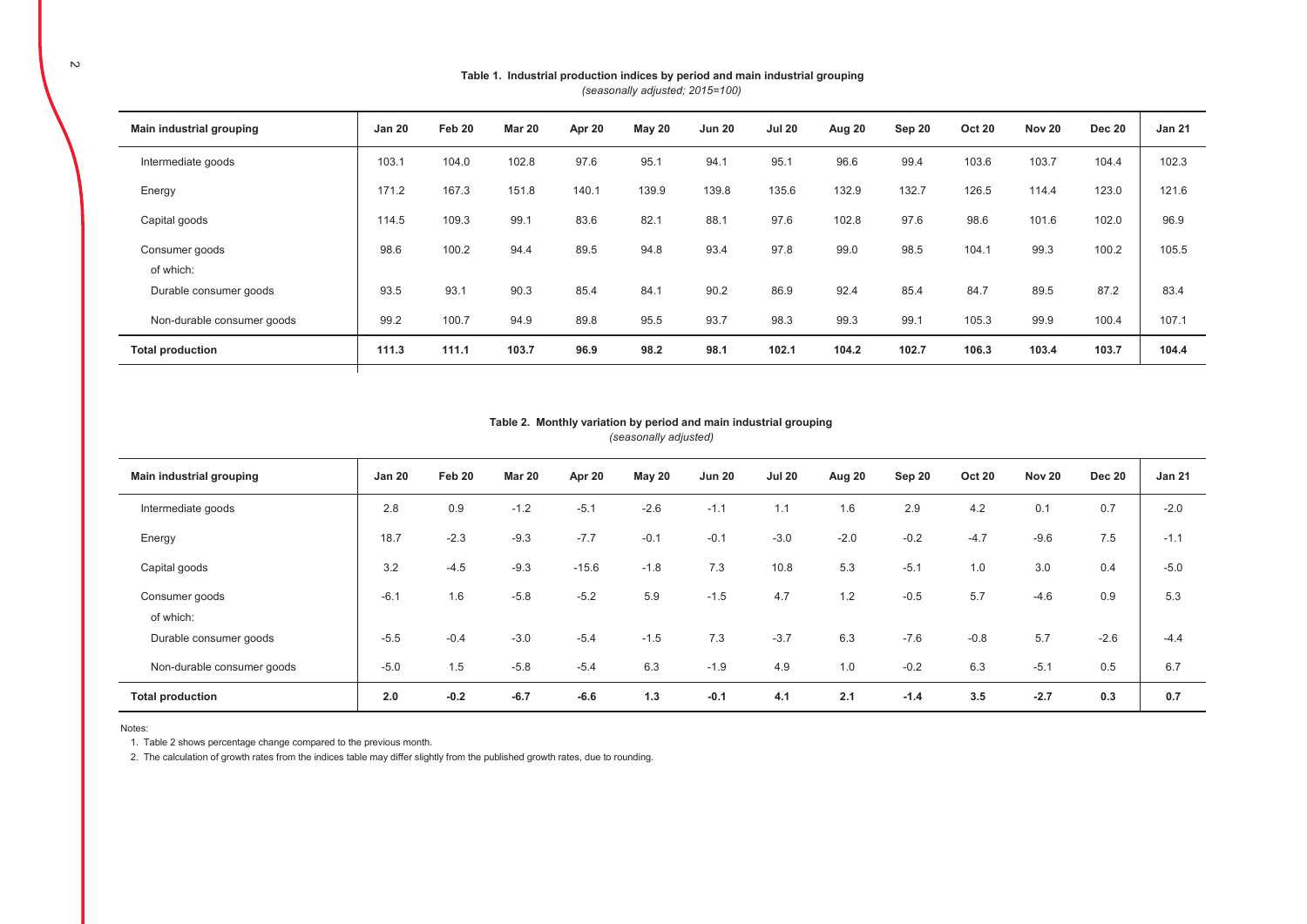| Main industrial grouping    | <b>Jan 19</b> | <b>Jan 20</b> | Feb 20 | <b>Mar 20</b> | Apr 20 | May 20 | <b>Jun 20</b> | <b>Jul 20</b> | Aug 20 | Sep 20 | <b>Oct 20</b> | <b>Nov 20</b> | <b>Dec 20</b> | <b>Jan 21</b> |
|-----------------------------|---------------|---------------|--------|---------------|--------|--------|---------------|---------------|--------|--------|---------------|---------------|---------------|---------------|
| Intermediate goods          | 103.9         | 100.3         | 106.6  | 115.0         | 96.6   | 96.3   | 96.3          | 93.9          | 81.4   | 103.2  | 113.0         | 106.9         | 92.5          | 100.0         |
| Energy                      | 145.7         | 171.4         | 152.6  | 139.6         | 125.0  | 132.3  | 142.9         | 160.2         | 164.3  | 143.3  | 128.5         | 98.2          | 116.8         | 121.7         |
| Capital goods               | 103.3         | 116.5         | 108.2  | 102.9         | 84.5   | 79.3   | 89.3          | 95.7          | 96.1   | 99.0   | 102.8         | 105.1         | 97.1          | 98.4          |
| Consumer goods<br>of which: | 77.6          | 92.8          | 94.3   | 92.7          | 86.8   | 100.0  | 94.0          | 105.3         | 98.2   | 105.0  | 115.1         | 107.0         | 79.2          | 100.2         |
| Durable consumer goods      | 96.7          | 94.4          | 93.3   | 91.7          | 85.6   | 84.4   | 90.2          | 88.8          | 84.6   | 85.8   | 87.0          | 93.2          | 81.7          | 83.9          |
| Non-durable consumer goods  | 76.5          | 92.7          | 94.3   | 92.8          | 86.8   | 100.9  | 94.2          | 106.2         | 99.0   | 106.1  | 116.7         | 107.8         | 79.1          | 101.1         |
| <b>Total production</b>     | 97.3          | 109.1         | 107.4  | 105.8         | 93.3   | 98.9   | 99.6          | 107.5         | 102.3  | 108.1  | 113.8         | 105.5         | 90.5          | 102.5         |

## Table 3. Industrial production indices by period and main industrial grouping

*(working-day adjusted; 2015=100)*

#### *(working-day adjusted)* Table 4. Annual variation by period and main industrial grouping

| Main industrial grouping    | <b>Jan 19</b> | <b>Jan 20</b> | Feb 20 | <b>Mar 20</b> | Apr 20  | May 20  | <b>Jun 20</b> | <b>Jul 20</b> | Aug 20 | Sep 20  | <b>Oct 20</b> | Nov 20  | <b>Dec 20</b> | <b>Jan 21</b> |
|-----------------------------|---------------|---------------|--------|---------------|---------|---------|---------------|---------------|--------|---------|---------------|---------|---------------|---------------|
| Intermediate goods          | $-0.6$        | $-3.5$        | 5.5    | 5.0           | $-8.6$  | $-13.2$ | $-7.3$        | $-7.7$        | $-8.6$ | $-1.8$  | 4.4           | 0.9     | 6.9           | $-0.3$        |
| Energy                      | 39.1          | 17.6          | 30.3   | 16.8          | 3.4     | $-0.5$  | $-3.8$        | 1.6           | $-3.5$ | 1.8     | $-7.6$        | $-18.2$ | $-15.3$       | $-29.0$       |
| Capital goods               | $-1.3$        | 12.8          | 5.4    | $-7.0$        | $-19.8$ | $-24.5$ | $-19.1$       | $-6.7$        | $-0.8$ | $-7.7$  | $-6.3$        | 0.2     | $-7.5$        | $-15.5$       |
| Consumer goods<br>of which: | $-8.6$        | 19.6          | 15.5   | 10.8          | $-3.7$  | 3.5     | $-0.4$        | 1.7           | $-1.9$ | $-2.4$  | 9.2           | 1.0     | $-4.3$        | 8.0           |
| Durable consumer goods      | $-3.8$        | $-2.4$        | $-1.7$ | $-4.6$        | $-11.0$ | $-12.7$ | $-3.2$        | $-10.5$       | $-3.0$ | $-13.0$ | $-10.1$       | $-3.1$  | $-11.5$       | $-11.1$       |
| Non-durable consumer goods  | $-8.9$        | 21.2          | 16.5   | 11.9          | $-3.2$  | 4.4     | $-0.1$        | 2.4           | $-1.9$ | $-1.9$  | 10.2          | 1.2     | $-3.8$        | 9.1           |
| <b>Total production</b>     | 1.4           | 12.1          | 13.4   | 6.2           | $-7.3$  | $-6.8$  | $-6.7$        | $-1.9$        | $-3.3$ | $-2.6$  | 2.4           | $-1.9$  | $-4.8$        | $-6.0$        |

Notes:

1. Table 4 shows percentage change compared to the corresponding month of the previous year.

2. The calculation of growth rates from the indices table may differ slightly from the published growth rates, due to rounding.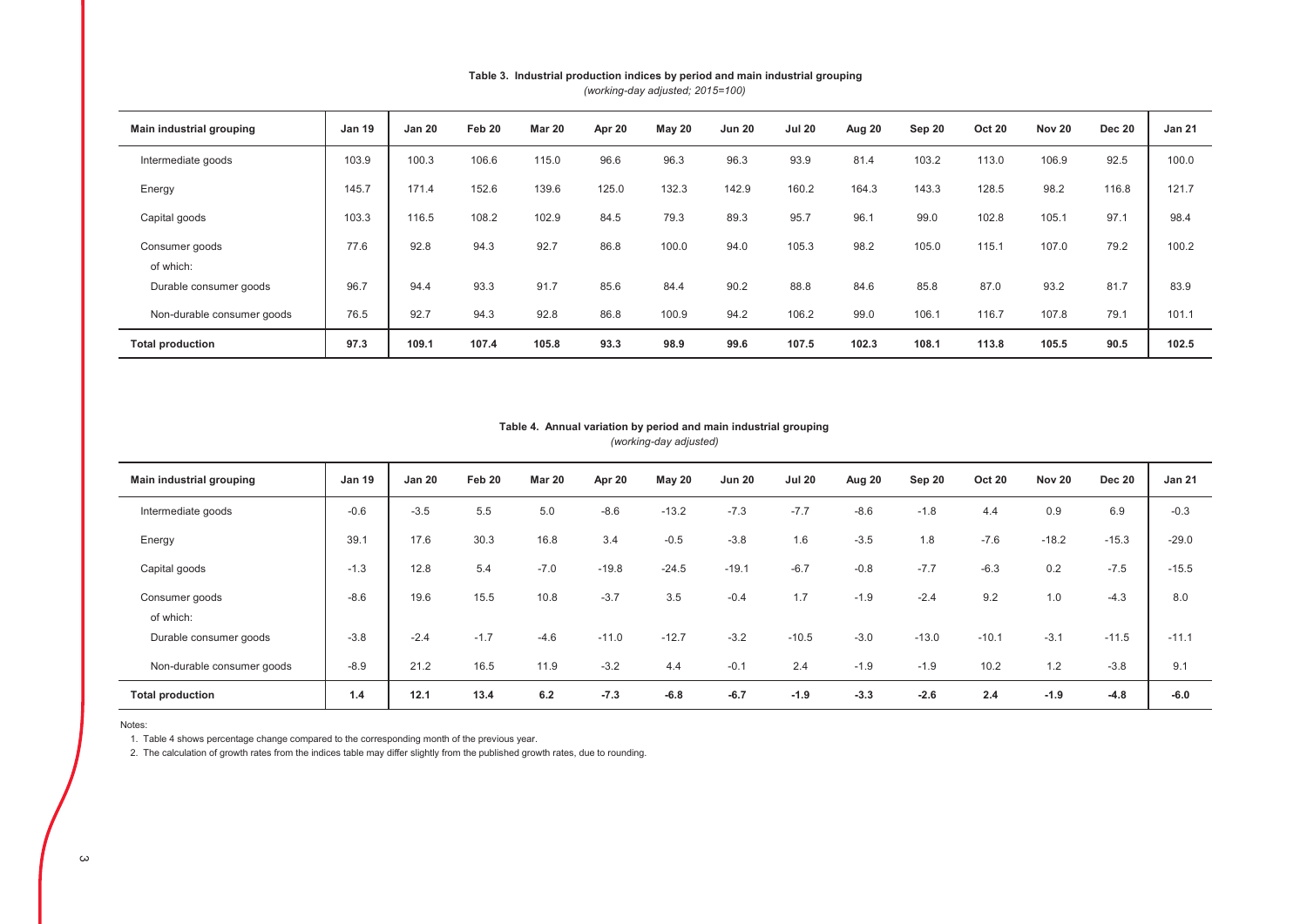### **Methodological Notes**

- 1. The Index of Industrial Production (IIP) is regarded as one of the most important measures of economic activity. Developments in the industrial production index describe the economic cycles of industry. For short-term statistics, this index is the reference indicator for economic development and is used in particular to identify changes in trends at an early stage. The index of industrial production has been compiled since January 2000 and monitors the changes in the production of leading products from a sample of industrial enterprises. Such enterprises cover over 95 per cent of the total industrial production.
- 2. A Laspeyres-type index is used for calculating the index of industrial production, with 2015 as the base year.
- 3. The number of surveyed enterprises is approximately 200. The activities covered by the index are calculated as follows: 60 per cent are calculated using the physical quantities method, 20 per cent are calculated using the deflated turnover approach, while the remaining 20 per cent are computed using the hours worked method.
- 4. The index numbers in this release are working-day and seasonally adjusted. These statistical methods aid interpretation of data by removing regularly recurring variations from a time series:
	- a. Working-day adjustment is a statistical method which is used to remove the calendar effect from an economic time series. The calendar effect is the variation caused by the changing number of working days in different months. The number of working days for a given month may depend on the timing of certain public holidays, the possible overlap between public holidays and non-working days, and the occurrence of a leap year. This method is used to compare data with the corresponding month of the preceding year.
	- b. Seasonal adjustment removes variation effects which are caused by the number of days in a month, holidays and particular events such as Christmas. Statistically, seasonal adjustment takes place after a time series has already been cleared of calendar effects by means of working-day adjustment. Seasonal adjustment is used to compare data with the preceding month.
	- c. In seasonal and working-day adjustments, the direct approach is used. The direct approach means that each time series is individually adjusted.
- 5. The NSO has adopted methodologies and guidelines which are recommended by both Eurostat and the International Monetary Fund (IMF).
- 6. The objective of the Main Industrial Groupings (MIGs) is to provide an activity breakdown of industry (NACE Rev. 2 sections B, C, D and E). There are five MIGs which regroup all activities between NACE sections B to E, covering the economic activities of companies in quarrying, manufacturing and energy.
- 7. The 2015 weights for the main industrial groupings are shown in the table below:

| Main industrial grouping   | Value added (%) |
|----------------------------|-----------------|
| Intermediate goods         | 22.7            |
| Energy                     | 12.5            |
| Capital goods              | 20.6            |
| Consumer goods             | 44.2            |
| Durable consumer goods     | 24              |
| Non-durable consumer goods | 41.8            |
| Total                      | 100.0           |

- 8. Figures for the past 26 months, inclusive of the reference month, are to be considered as provisional and therefore subject to revision.
- 9. As from the year 2018, the index has been re-referenced from 2010 = 100 to 2015 = 100. Hence, news releases with reference month January 2018 onwards, cannot be directly compared with those published beforehand.
- 10. More information relating to this news release may be accessed at:

Sources and Methods:

Metadata: https://metadata.nso.gov.mt/reports.aspx?id=13 Classifications: https://metadata.nso.gov.mt/classificationdetails.aspx?id=NACE%20Rev.%202 https://nso.gov.mt/en/nso/Sources\_and\_Methods/Unit\_B2/Short-term\_Statistics/Pages/Short-term-Statistics.aspx Statistical Concepts: https://metadata.nso.gov.mt/concepts.aspx